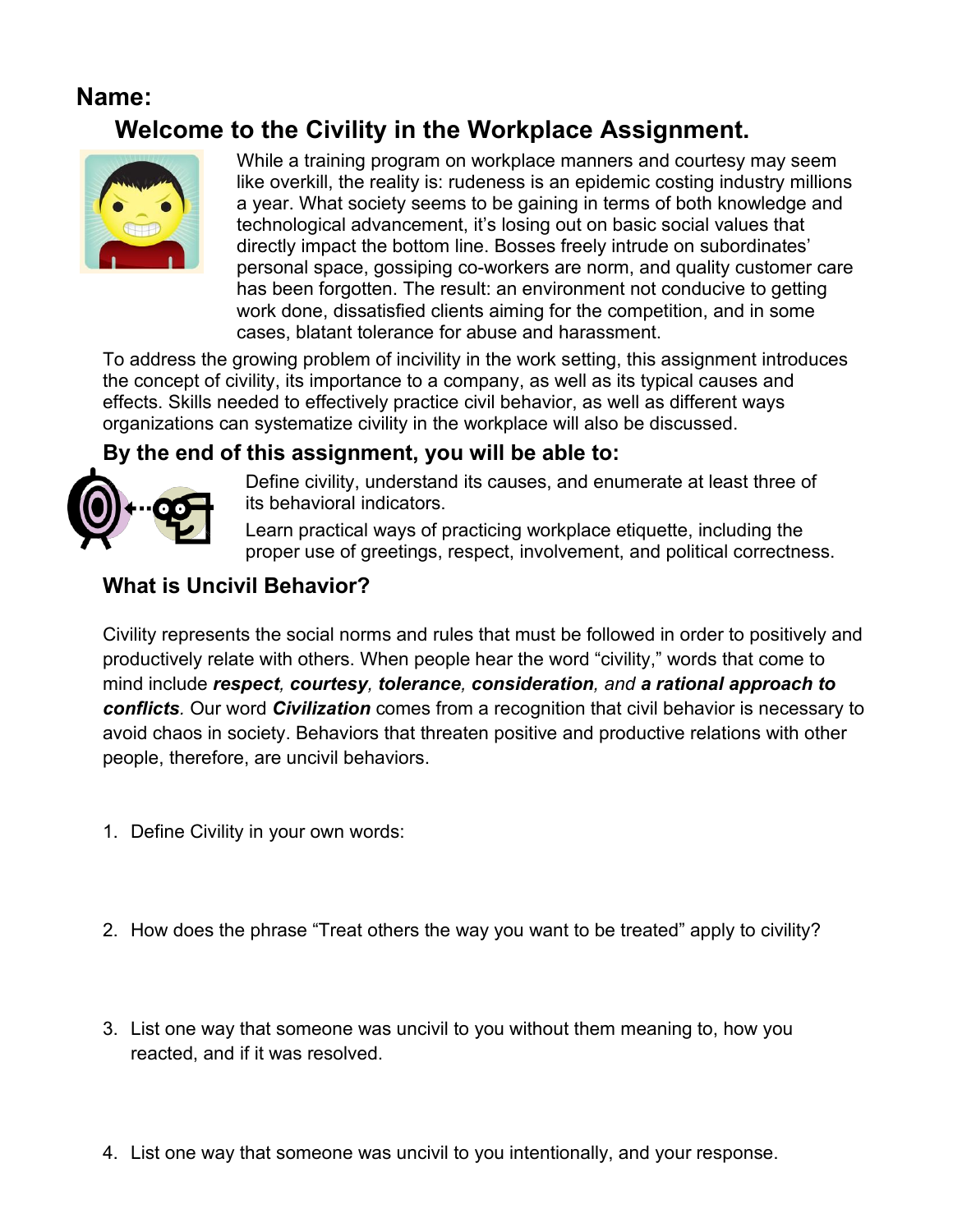What behaviors can be considered as uncivil? There are many. Below are just a few examples:

- **Failure to acknowledge another person's presence**: Ignoring other people's greetings and well-wishes; going past a co-worker without so much as a nod or a greeting.
- **Using abusive language**: Being verbally abusive or using crude language
- **Gossiping**: It's uncivil behavior to both instigate and spread rumors against another person, regardless of whether the "news" seems accurate or relevant to the accomplishment of the task at hand.
- **Discounting employee contribution:** Discounting means deliberately downplaying or ignoring the importance of another person's statement or work contribution. For instance, some members in a team may tend to cut off a person that they do not like during a brainstorming session. Taking credit – or worse, compensation! – for work that you did not do is also an example of discounting behavior.
- **Bullying and intimidating co-workers:** Threatening violence against co-workers who would report timesheet irregularities to management; leveraging the power of cliques in order to ostracize particular individuals.
- **Sabotaging individual and company efforts:** Intentionally not informing a co-worker who is competition for a promotion of the exact time a client will arrive in the building.
- **Discriminating against a particular individual or group:** Attacking an individual based on intrinsic characteristics such as race, gender, age, mental ability, orientation, and physical appearance.
- **Practicing insensitivity against co-workers' needs:** Inability to pay attention to the feelings and needs of others e.g. not giving a grieving co-worker time off before demanding workplace attendance. Insensitivity may also come in the form of engaging in activities distracting to co-workers, e.g. taking a cell phone calls while in the middle of a meeting, not cleaning up the whiteboard as one leaves the training room, and demanding attention from subordinates outside of the prescribed working hours.
- **Practicing poor etiquette in dealing with correspondence:** Ignoring phone calls and emails, using company email to send private messages, and discussing individuals in group emails as if they are not there.

It's worth noting: civility goes beyond mere good manners.

Civility is about effective self-awareness and effective social awareness. You can't be an effective practitioner of civility until you recognize your place in the general scheme of things, and you develop an appreciation for the unique contribution of all else around. It's a delicate balance between pursuing self-interest and practicing self-control in order for others and the organization to pursue their interests well. For this reason, effective programs on civility must always be prefaced by a training workshop on attentiveness to self and others.

5. As a second year student, you are often given more authority and responsibility in the classroom. List three ways you can set a positive example to your fellow students.